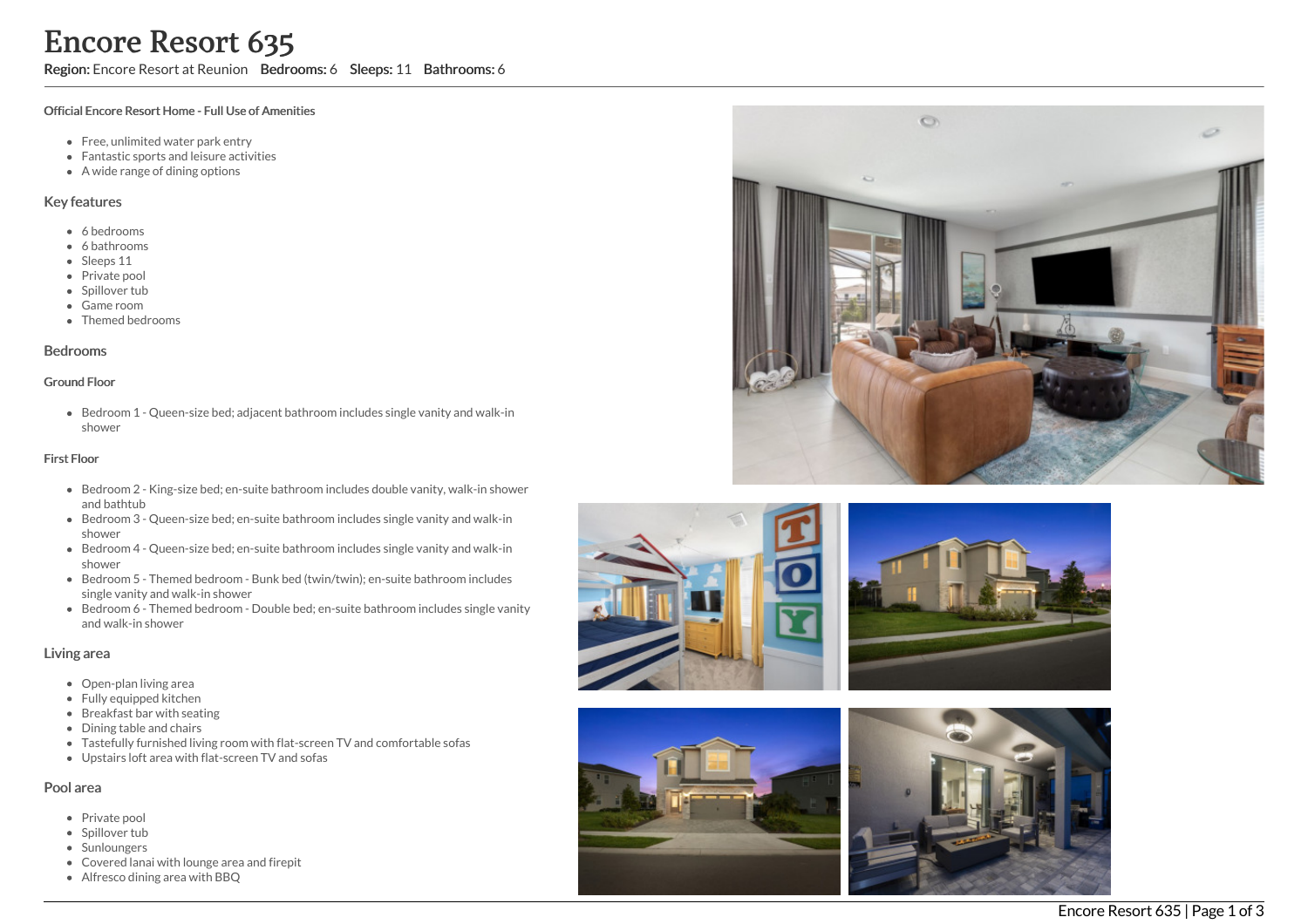## Home entertainment

- Flat-screen TVs in living area and all bedrooms
- Game room with pool table, air hockey, flat-screen TV, games console and gaming chairs

## General

- Air conditioning throughout
- Complimentary wifi
- Bedding and towels included
- Private parking

# Laundry room

- Washer and dryer
- Iron and ironing board

# Children's equipment available for hire

- $\bullet$  Crib
- Stroller
- $\bullet$  High chair
- Pack and play

## Places of interest

- Golf course 1 mile
- Supermarket 1 mile
- Shopping mall 2 miles
- Disney World 8 miles
- Seaworld 15 miles
- Universal Studios 21 miles
- Legoland 25 miles
- Airport 27 miles
- Beaches 75 miles